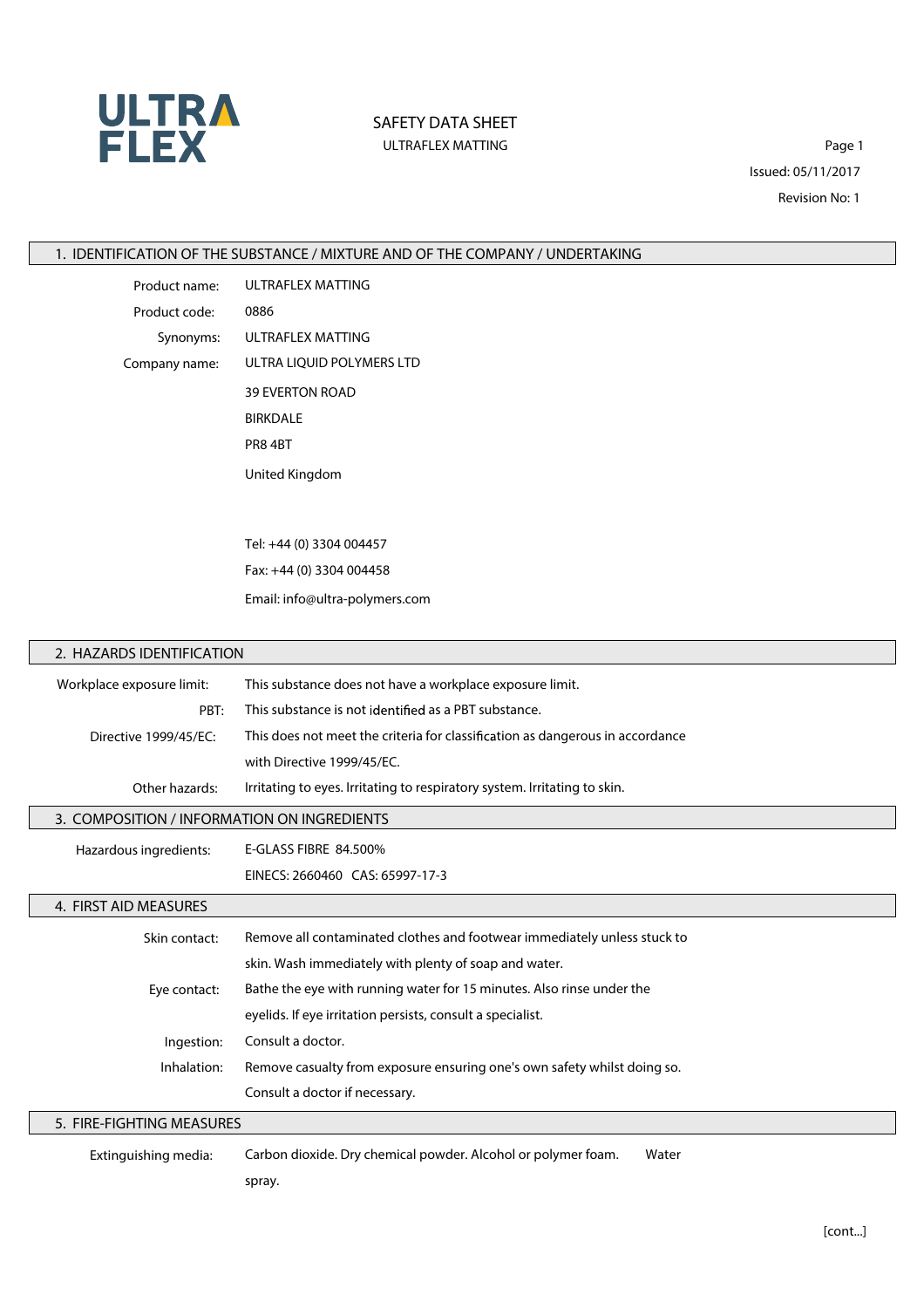# **SAFETY DATA SHEET** ULTRAFLEX MATTING **Page 2**

| Exposure hazards:                          | In combustion emits toxic fumes. See Section 10.                           |  |
|--------------------------------------------|----------------------------------------------------------------------------|--|
| Protection of fire-fighters:               | Wear protective clothing to prevent contact with skin and eyes. Wear       |  |
|                                            | self-contained breathing apparatus.                                        |  |
|                                            |                                                                            |  |
| 6. ACCIDENTAL RELEASE MEASURES             |                                                                            |  |
| Personal precautions:                      | Refer to section 8 of SDS for personal protection details.                 |  |
| Clean-up procedures:                       | Vacuum clean or wet sweep. Transfer to a suitable container.               |  |
| 7. HANDLING AND STORAGE                    |                                                                            |  |
| Handling requirements:                     | Ensure there is sufficient ventilation of the area. Avoid the formation or |  |
|                                            | spread of dust in the air.                                                 |  |
| Storage conditions:                        | Store in cool, well ventilated area.                                       |  |
| 8. EXPOSURE CONTROLS / PERSONAL PROTECTION |                                                                            |  |
| Hazardous ingredients:                     | <b>E-GLASS FIBRE</b>                                                       |  |
|                                            | UK-8 hour T WA: 10mg/m3                                                    |  |
| Engineering measures:                      | Ensure there is exhaust ventilation of the area.                           |  |
| Respiratory protection:                    | Dust mask if conditions are dusty.                                         |  |
| Hand protection:                           | Protective gloves.                                                         |  |
| Eye protection:                            | Safety glasses with side-shields. Ensure eye bath is to hand.              |  |
| Skin protection:                           | Protective clothing.                                                       |  |
| 9. PHYSICAL AND CHEMICAL PROPERTIES        |                                                                            |  |
| State:                                     | Bound fibre mat.                                                           |  |
| Colour:                                    | Off-white                                                                  |  |
| Odour:                                     | Odourless                                                                  |  |
| Solubility in water:                       | Insoluble                                                                  |  |
| Melting point/range°C:                     | $>= 800$                                                                   |  |
| Relative density:                          | $2.6 - 2.7$ g/cm3                                                          |  |
| 10. STABILITY AND REACTIVITY               |                                                                            |  |
| Stability:                                 | Stable under normal conditions.                                            |  |
| Conditions to avoid:                       | None known.                                                                |  |
| Materials to avoid:                        | None known.                                                                |  |
| Haz. decomp. products:                     | In combustion emits toxic fumes of carbon dioxide / carbon monoxide.       |  |
| 11. TOXICOLOGICAL INFORMATION              |                                                                            |  |

# **11. TOXICOLOGICAL INFORMATION (SYMPTOMS)**

| Skin contact: | There may be mild irritation at the site of contact.       |
|---------------|------------------------------------------------------------|
| Eve contact:  | There may be irritation and redness.                       |
| Ingestion:    | There may be soreness and redness of the mouth and throat. |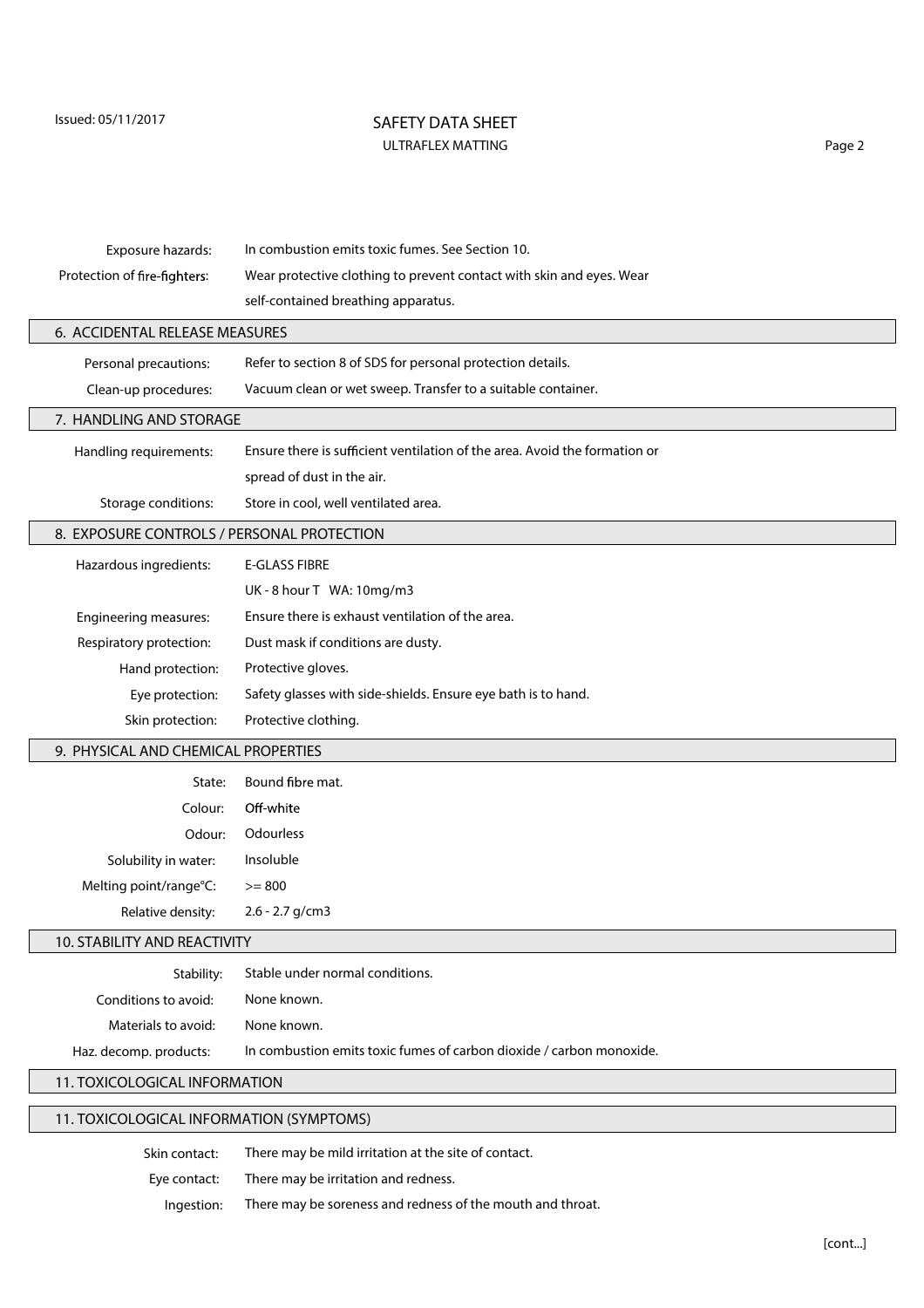## **SAFETY DATA SHEET** ULTRAFLEX MATTING **Page 3**

**Inhalation:** Exposure may cause coughing or wheezing.

| 12. ECOLOGICAL INFORMATION        |                                                                                 |  |  |  |
|-----------------------------------|---------------------------------------------------------------------------------|--|--|--|
| Mobility:                         | Insoluble in water.                                                             |  |  |  |
| Persistence and degradability     | No data available.                                                              |  |  |  |
| Bioaccumulative potential:        | No data available.                                                              |  |  |  |
| Other adverse effects:            | No data available.                                                              |  |  |  |
| PBT identification:               | This substance is not identified as a PBT substance.                            |  |  |  |
| 13. DISPOSAL CONSIDERATIONS       |                                                                                 |  |  |  |
| Disposal operations:              | Contact waste disposal services.                                                |  |  |  |
| Disposal of packaging:            | Contact waste disposal services.                                                |  |  |  |
| NB:                               | The user's attention is drawn to the possible existence of regional or national |  |  |  |
|                                   | regulations regarding disposal.                                                 |  |  |  |
| 14. TRANSPORT INFORMATION         |                                                                                 |  |  |  |
|                                   |                                                                                 |  |  |  |
| ADR / RID                         |                                                                                 |  |  |  |
| UN no:                            | Not Classified.                                                                 |  |  |  |
| IMDG / IMO                        |                                                                                 |  |  |  |
| UN no:                            | Not Classified.                                                                 |  |  |  |
| IATA / ICAO                       |                                                                                 |  |  |  |
| UN no:                            | Not Classified.                                                                 |  |  |  |
| 15. REGULATORY INFORMATION (CHIP) |                                                                                 |  |  |  |
| Hazard symbols:                   | No significant hazard.                                                          |  |  |  |
| Note:                             | The regulatory information given above only indicates the principal             |  |  |  |
|                                   | regulations specifically applicable to the product described in the safety data |  |  |  |
|                                   | sheet. The user's attention is drawn to the possible existence of additional    |  |  |  |
|                                   | provisions which complete these regulations. Refer to all applicable national,  |  |  |  |
|                                   | international and local regulations or provisions.                              |  |  |  |
| 16. OTHER INFORMATION             |                                                                                 |  |  |  |
| Other information:                | This safety data sheet is prepared in accordance with Regulation (EC) No        |  |  |  |
|                                   | 1907/2006.                                                                      |  |  |  |
|                                   | * indicates text in the SDS which has changed since the last revision.          |  |  |  |
| Legal disclaimer:                 | The information provided in this Safety Data Sheet is correct to the best of    |  |  |  |
|                                   | our knowledge, information and belief at the date of its publication. The       |  |  |  |
|                                   | information given is designed only as guidance for safe handling, use,          |  |  |  |
|                                   | processing, storage, transportation, disposal and release and is not to be      |  |  |  |
|                                   | considered a warranty or quality specification. The information relates only to |  |  |  |
|                                   |                                                                                 |  |  |  |